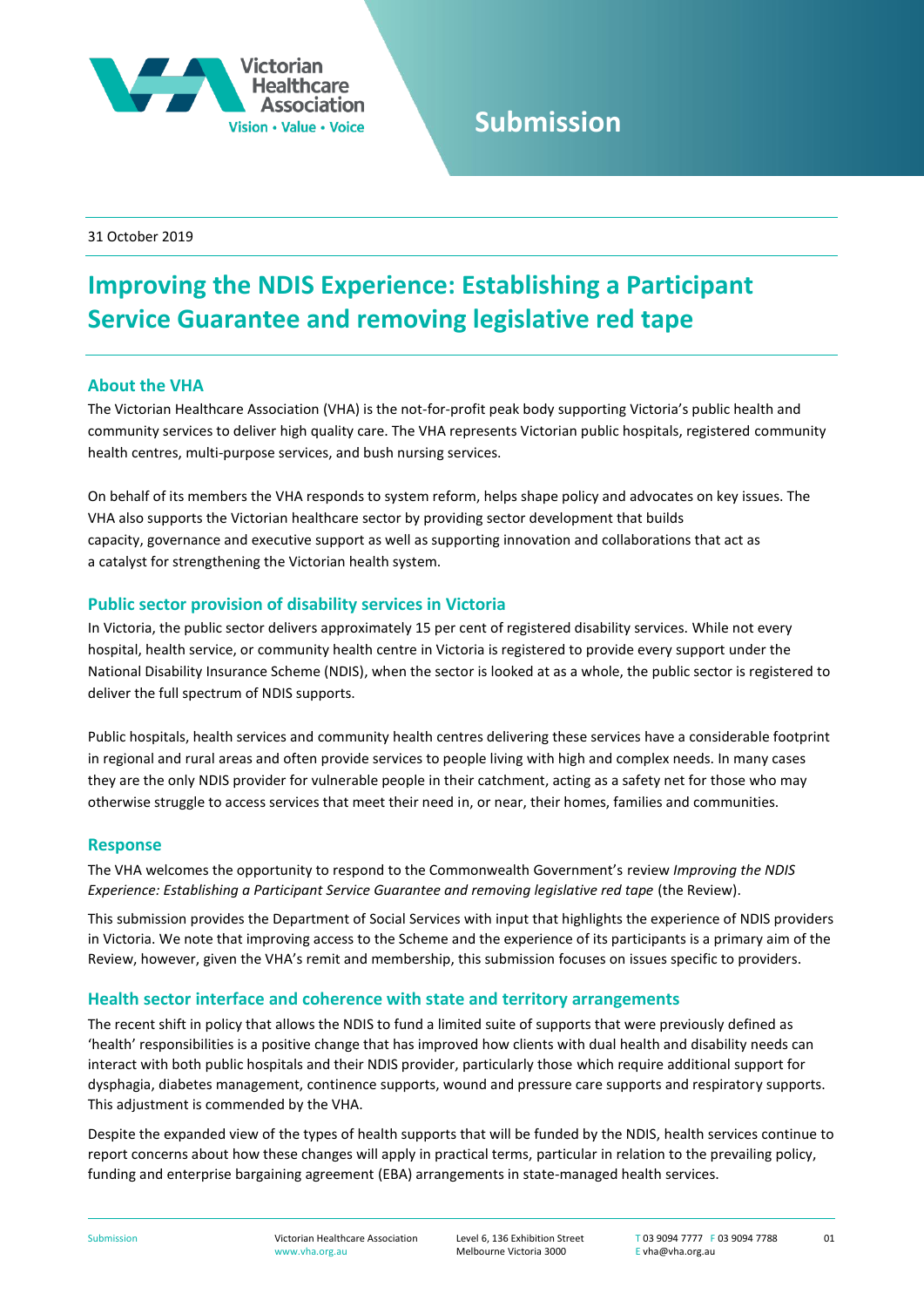For example, there is a disparity between the role definitions for community nurses set out in the Victorian Public Sector Nurses EBA and the definitions for the five key nursing roles that have been set out in the NDIS Price Guide and Support Catalogue 2019-20. This plays out in a number of ways:

- The price guide provides for an increased allowance for afternoon/evening shifts commencing at 8pm, however, the Victorian EBA allows for afternoon/evening shift allowances from 6pm, leaving the employer to cover the shortfall for each shift
- According to the Victorian EBA, nurses working on weekends are entitled to a 50 per cent penalty loading, however, the price guide has set out a different rate for each day
- Under the Victorian EBA, continence nurses are categorised as Clinical Consultant Grade 4B, which attracts approximate 15 per cent higher rate than the equivalent Grade 2, Year 4 Allied Health practitioner, yet the NDIS unit price is approximately 35 per cent less than the Allied Health unit price.

In each of these examples, the health service is faced with an ongoing shortfall in funding that can only be met if it is cross-subsidised from other health service activities, which is an unsustainable approach to long-term budget management and contributes to the widespread concerns about the financial viability of the NDIS.

#### **Recommendation**

 The NDIA should proactively align the unit price for health and allied health services with existing EBA arrangements for public hospital and community health centre staff.

# **Escalation of plan review**

The VHA is concerned about health service clients whose care needs and funding arrangements will change as their health supports are transitioned to their NDIS care plans. In many cases an urgent plan review and adjustment is required, which in cases where the client's health is potentially at risk, speed and responsiveness on the part of the NDIA must be assured.

Currently the Act requires the CEO of the NDIA to decide whether or not to conduct a review of a participant's plan within 14 days of receiving a request, followed by another 14 day period within which a review must commence. The Act also provides the NDIA with the option of extending the first period, which can result in an extensive delay between the original request for a plan review and the final adjustment to a participant's plan.

While this period of grace for decision making and commencement of a review may make sense from the perspective of the NDIA as an entity, enabling the complex task of managing the 289,000 Scheme participants and their diverse needs to be made more efficient, it also creates a potential medical risk for participants whose health support needs change, and requires health services to resource the care needs of these clients from non-NDIS sources until participants' plans are reviewed and confirmed.

#### **Case study:**

Meredith\* has been a client of her local public hospital for five years. During this time she has been receiving daily nursing support to help her with medication management following an acquired brain injury. To-date this has been resourced by the Commonwealth Home Support Program, which has transitioned to the NDIS. Without the nursing support, Meredith is at risk of experiencing unintended overdoses when she self-manages her medications. This has happened on previous occasions, risking Meredith's health and requiring inpatient admissions to the hospital.

Technically Meredith is no longer eligible for her existing funding under the CHSP and the NDIS has assumed responsibility for her care, however this transition of funding responsibility is reliant on an urgent plan review as her current package does not include the necessary nursing support for her medication management.

While Meredith waits for her initial request to be heard, and then for the review itself to be initiated, conducted and confirmed, her health supports are unfunded and require the hospital to manage her nursing needs from external sources.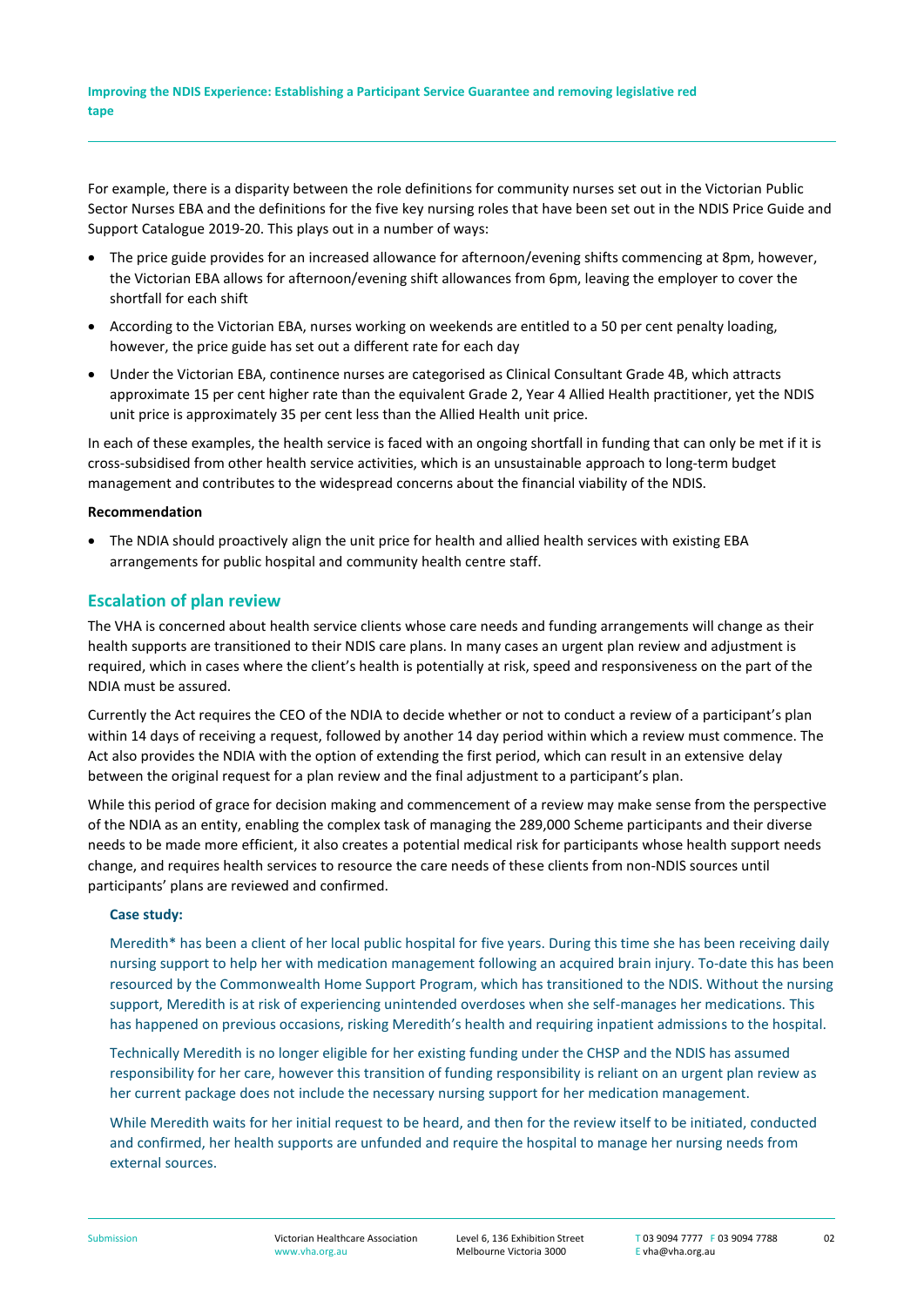**Improving the NDIS Experience: Establishing a Participant Service Guarantee and removing legislative red tape Submission**

Regardless of the outcome of the review, if the health service were to cease service provision in light of Meredith no longer having access to funding to support home nursing services to support her medication needs, it is likely that she will experience another overdose, requiring urgent hospital care.

In cases such as Meredith's, the formal plan review process must be able to be expedited to ensure clients with specific health needs related to their disability are prioritised and confirmed as quickly as possible. This would entail legislative amendments to reduce the mandatory periods for decision making and plan review commencement from 14 days to seven days respectively.

Beyond amendments to the Act or Rules, the VHA suggests that existing state-based insurance schemes such as those provided by WorkSafe Victoria and the Transport Accident Commission provide a flexible and workable model for how health services and participants with health needs that are transitioning to NDIS funding can be supported while plans are under review.

Under these schemes, health services provide WorkSafe and TAC with the client's details and the care that is required, which allows them to immediately commence care.

In the context of an existing NDIS client with specific health needs, it is important that they are able to have their care appropriately funded by the NDIA, rather than by the health services themselves.

#### **Recommendations**

- Reduce the mandatory periods of considering a plan review request and commencement of the review to seven days.
- Allow public hospitals and community health centres to commence providing in-scope health supports, followed by an expedited plan review process.

## **Identifying and responding to thin markets**

The VHA is concerned about the long-term viability of providers in rural Victoria. Detailed research has been undertaken that identifies significant risks to the financial viability of providers operating in areas designated as 'thin markets', with the majority of rural Victorian providers being assessed as unviable when operating in towns with populations fewer than 10,000 people.

People living in rural and remote areas have similar needs for services as those living in metropolitan settings, however, rural communities face additional difficulties associated with accessing supports. There are often fewer services available close to where people live, and the services that do exist may limited in scope and scale due to higher costs or lack of transport.

The move to individualised funding under the NDIS requires providers to have sufficient economies of scale to operate sustainably. In the experience of the VHA, often it is public hospitals and community health centres that are the sole organisations that can offer a readily deployable workforce in rural Victoria. But even in these cases, there is insufficient market depth to support an appropriate economy of scale. The Productivity Commission study into NDIS  $costs<sup>1</sup>$  recognised the need for appropriate government intervention in areas where a fully competitive, market-based and individualised funding model will not operate effectively, including a consideration of block funding as a means of addressing thin markets.

The NDIA has also acknowledged that even in a mature NDIS marketplace, 'weak' or 'thin' markets exist, primarily in rural, regional and remote areas due to insufficient local demand, limited service delivery, workforce shortages and lack of infrastructure. This may result in poorer outcomes for participants including less choice, higher prices and/or lower quality supports and services.

**<sup>1</sup>** Productivity Commission 2017, *National Disability Insurance Scheme Costs,* Study Report, Canberra <https://www.pc.gov.au/inquiries/completed/ndis-costs/report/ndis-costs.pdf>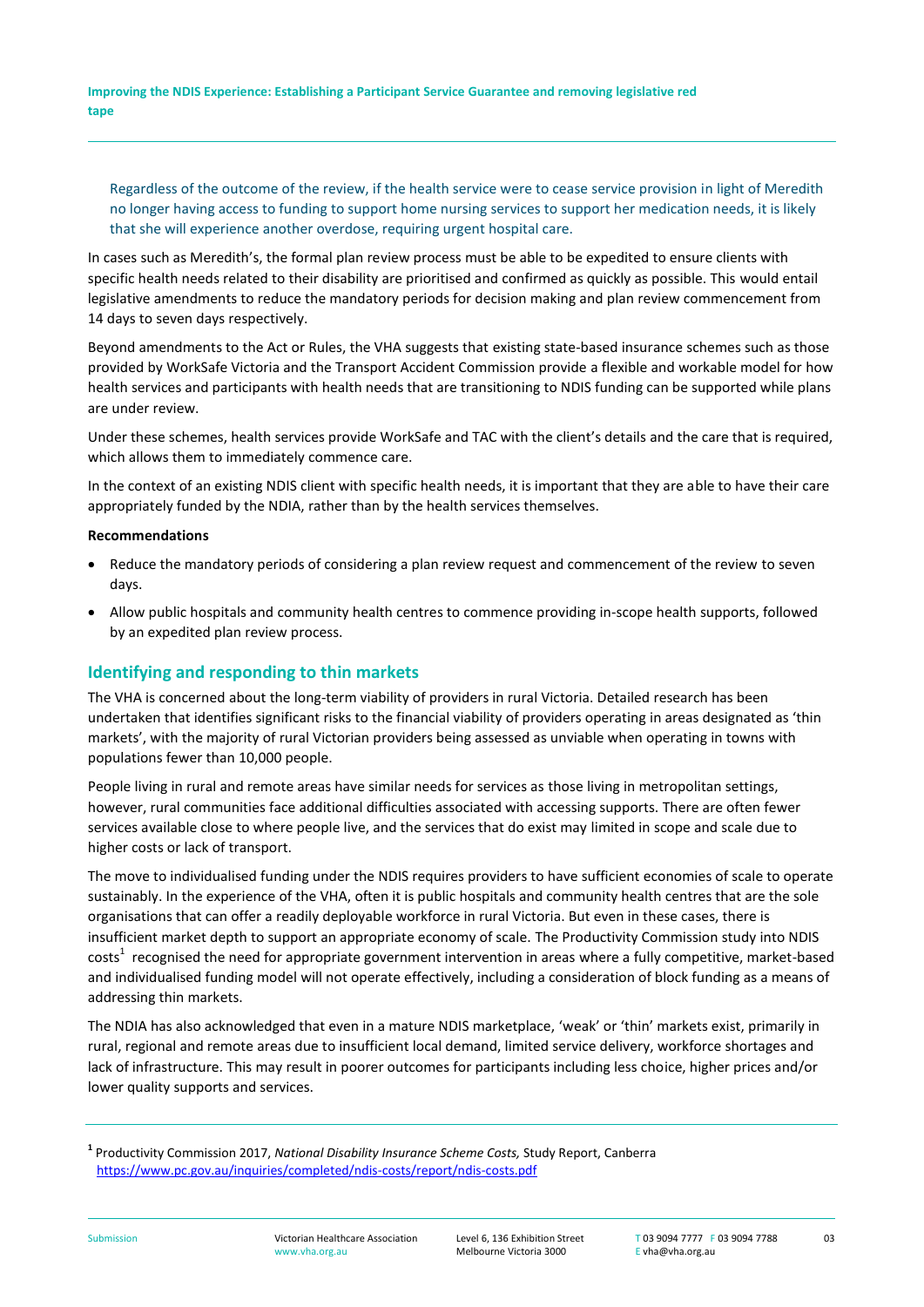**Improving the NDIS Experience: Establishing a Participant Service Guarantee and removing legislative red tape Submission**

The existence of thin markets in remote and very remote areas is recognised by the NDIA through additional price loadings for participants living in these areas. This is commendable, however, despite actions to address the risk of market failure in these areas, rural Victoria's public hospitals and community health centres are facing persistent financial challenges in the face of dispersed participant populations and a pricing structure that makes no distinction between a participant living in central Melbourne, and one who lives in an area of rural Victoria.

Data gathered by the VHA from its members indicates that 76 per cent of those providing NDIS services are unlikely to achieve a surplus result for their NDIS activity in 2019-20. While budget variations across different service delivery areas can be managed in the context of the broader hospital or community health centre budget, these organisations are public or not-for-profit, and any activities that operate in deficit may be cross-subsidised from other business units, or potentially be supported by an organisation's cash reserves; neither of which are sustainable long-term practices.

When asked if the financial sustainability of their NDIS business would have an impact on their long-term participation in the Scheme, five per cent of respondents indicated that their participation as a provider would continue regardless of the financial outcomes of their NDIS business. All others indicated that their participation in the Scheme was either reliant on a viable financial result, or that continued deficits would result in a review of their participation in the Scheme.

Troublingly, of surveyed members, only six per cent indicated that there was an alternative NDIS provider in their catchment with the scale and capacity to take on additional participants should the health service cease providing NDIS services. All others were either the sole provider, or operated in areas where there are a range of small-scale providers that lack the scale to take on additional NDIS clients.

The imperative for the NDIA, DSS and Commonwealth Government to proactively identify and respond to existing and potential thin markets is real.

Without a clear policy guiding how service providers in these areas can be supported and incentivised to remain in the Scheme, there is a legitimate risk that many will withdraw their registration and cease providing services.

Rather than adopting a passive approach to market stewardship and assuming the necessary depth of providers will develop over time, the VHA suggests that a more direct approach should be adopted for supporting existing providers in thin markets and regions at risk of becoming thin markets. Primarily, the VHA recommends trialling a mixed funding model for public hospital and community health centre NDIS providers in thin markets that combines existing participant budgets with a bundled availability payment that recognises the additional costs of maintaining service access to rural participants.

Rather than devising a new funding structure, the VHA recommends adapting the existing approach to funding multipurpose services (MPS), which are health services in areas with populations too small to support an operation based on activity or individualised funding.

This type of model ensures core services remain available in areas of thin or failing markets by pooling state and Commonwealth funding to account for low volumes of patients and small, dispersed populations. Beyond sustaining a platform for the delivery of NDIS services into isolated rural areas and regions with low participant populations, the mixed funding model advocated by the VHA allows NDIS participants to continue to access state-funded health and community services within their local communities.

In addition to the funding response, the VHA recommends assessing and adjusting a number of the core policy settings used to guide the NDIS market.

The first priority for government is to adopt a proactive approach to managing market risk. Currently the NDIA has published its *Growing the NDIS Market and Workforce* policy, however in the face of widespread provider budget deficits, additional confidence must be injected by developing a clear policy that goes beyond acknowledging the risk of thin markets, to one that outlines how thin markets will be identified and managed.

The VHA acknowledges that rural areas may not have the same depth and breadth of service options as metropolitan areas, but we believe there should be a prescribed minimum level of access to services regardless of a participant's